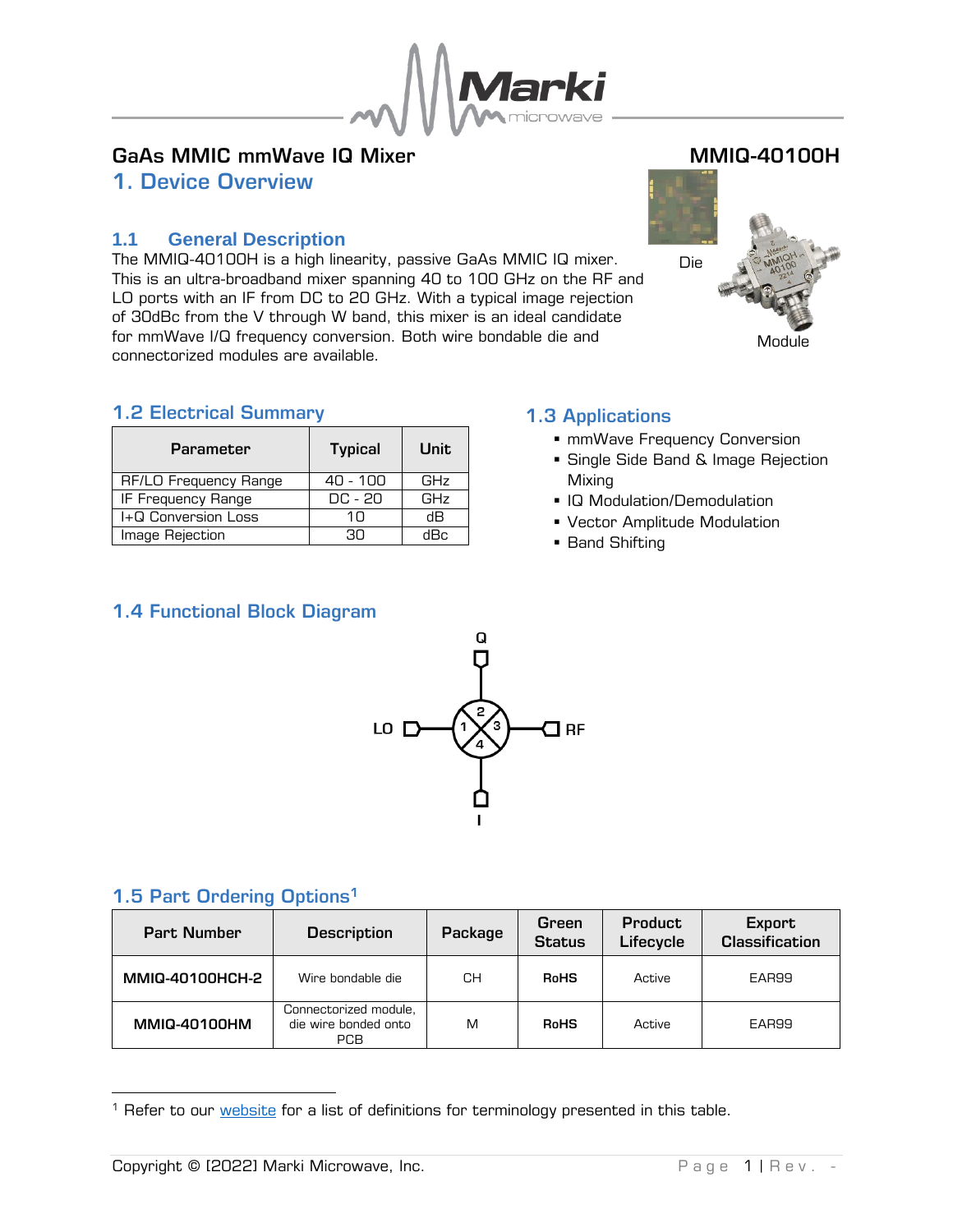

# [www.markimicrowave.com](https://www.markimicrowave.com/) MMIQ-40100H

# Table of Contents

|    | 1.1 |                                         |
|----|-----|-----------------------------------------|
|    |     |                                         |
|    |     |                                         |
|    |     | 1.4 Functional Block Diagram  1         |
|    |     |                                         |
| 2. |     | Port Configurations and Functions  3    |
|    |     |                                         |
|    |     | 2.2 Port Functions  3                   |
| З. |     |                                         |
|    |     | 3.1 Absolute Maximum Ratings 4          |
|    |     | 3.2 Package Information  4              |
|    |     | 3.3 Recommended Operating Conditions. 4 |
|    |     | 3.4 Sequencing Requirements  4          |
|    |     | 3.5 Electrical Specifications  5        |
|    |     | 3.6 Typical Performance Plots  6        |
|    |     |                                         |

|    | 4.2 Down-Converter 8                            |  |
|----|-------------------------------------------------|--|
|    |                                                 |  |
|    | 4.4 Band Shifter  10                            |  |
|    | 4.5 Vector Modulator 11                         |  |
|    | Die Mounting Recommendations  12                |  |
|    | 5.1 Mounting and Bonding<br>Recommendations  12 |  |
|    | 5.2 Handling Precautions  12                    |  |
|    | 5.3 Bonding Diagram  13                         |  |
| 6. | Mechanical Data 14                              |  |
|    | 6.1 CH Package Outline Drawing  14              |  |
|    | 6.2 M Package Outline Drawing 14                |  |
|    |                                                 |  |

#### Revision History

| <b>Revision</b><br>Code  | <b>Date</b><br><b>REVISIO</b> | Jomment                       |
|--------------------------|-------------------------------|-------------------------------|
| $\overline{\phantom{0}}$ | ההחה<br>- Mav<br>---          | -Release<br>' Jatasheet Pre-. |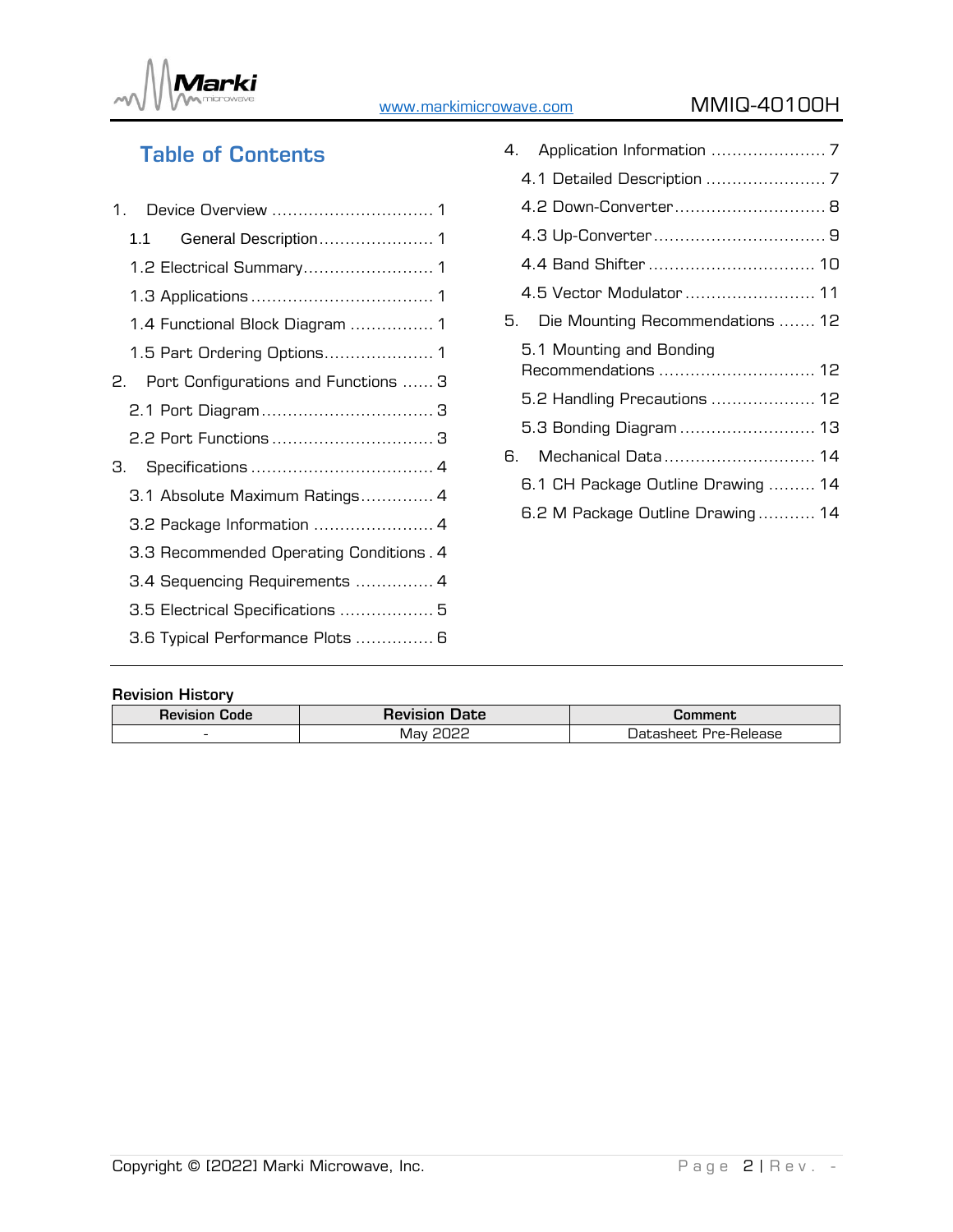

# <span id="page-2-0"></span>2. Port Configurations and Functions

#### <span id="page-2-1"></span>2.1 Port Diagram

A top-down view of the MMIQ-40100H's CH-2 package outline drawing is shown below. The mixer may be operated as either a downconverter or an upconverter. Use of the RF or I/Q as the input or output port will depend on the application.



#### <span id="page-2-2"></span>2.2 Port Functions

| <b>Port</b>       | <b>Function</b>        | <b>Description</b>                                                                                         | <b>Equivalent Circuit</b> |
|-------------------|------------------------|------------------------------------------------------------------------------------------------------------|---------------------------|
| Port. 1           | LO Input               | Port 1 is DC open for the CH and M<br>packages.                                                            |                           |
| Port. 2           | Q Input/Output         | Port 2 is diode coupled and AC matched<br>to $50\Omega$ over the specified Q port<br>frequency range.      |                           |
| Port 3            | <b>RF</b> Input/Output | Port 3 is DC open for the CH and M<br>packages.                                                            | P3∘                       |
| Port <sub>4</sub> | I Input/Output         | Port 4 is diode coupled and AC matched<br>to $50\Omega$ over the specified I port<br>frequency range.      |                           |
| <b>GND</b>        | Ground                 | CH package ground path is taken<br>through the substrate. M package<br>ground taken through metal housing. | <b>GND</b>                |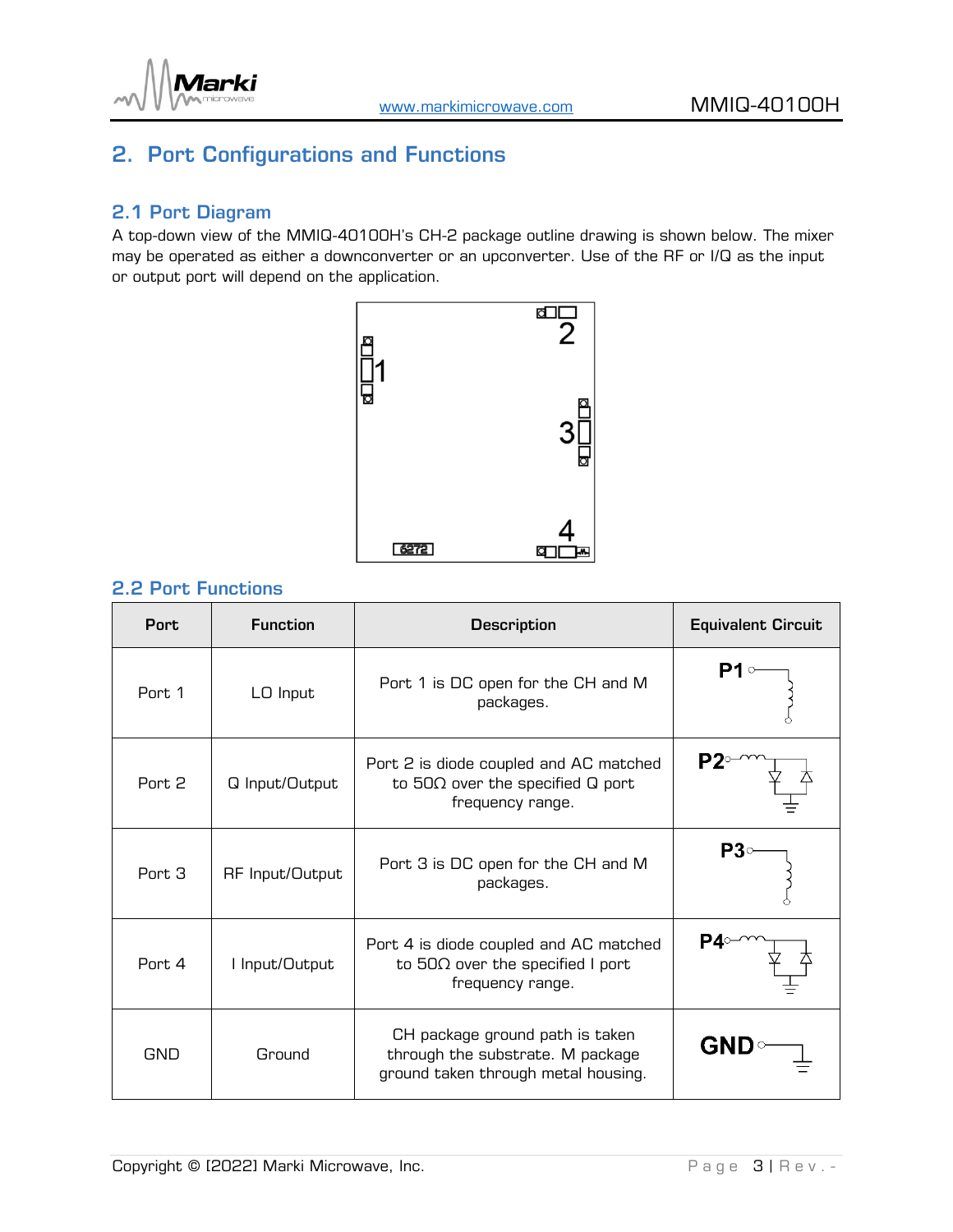

# <span id="page-3-0"></span>3. Specifications

## <span id="page-3-1"></span>3.1 Absolute Maximum Ratings

The Absolute Maximum Ratings indicate limits beyond which damage may occur to the device. If these limits are exceeded, the device may be inoperable or have a reduced lifetime.

| <b>Parameter</b>             | <b>Maximum Rating</b> | <b>Units</b> |
|------------------------------|-----------------------|--------------|
| Port 1 DC Current            | N/A                   | mA           |
| Port 3 DC Current            | N/A                   | mA           |
| Power Handling, at any Port  | $+30$                 | dBm          |
| <b>Operating Temperature</b> | -55 to +100           | °C           |
| Storage Temperature          | $-65$ to $+125$       | ሜ            |

## <span id="page-3-2"></span>3.2 Package Information

| <b>Parameter</b> | <b>Details</b>                                       | Rating |
|------------------|------------------------------------------------------|--------|
| ESD              | Human Body Model (HBM), per MIL-STD-750, Method 1020 | 1Α     |
| Weight           | M package                                            | 23.5 g |

#### <span id="page-3-3"></span>3.3 Recommended Operating Conditions

The Recommended Operating Conditions indicate the limits, inside which the device should be operated, to guarantee the performance given in Electrical Specifications. Operating outside these limits may not necessarily cause damage to the device, but the performance may degrade outside the limits of the electrical specifications. For limits, above which damage may occur, see Absolute Maximum Ratings.

|                                      | Min   | <b>Nominal</b> | <b>Max</b> | <b>Units</b> |
|--------------------------------------|-------|----------------|------------|--------------|
| T <sub>A</sub> , Ambient Temperature | $-55$ | $+25$          | $+100$     | °C           |
| LO drive power                       | $+17$ |                |            | dBm          |

#### <span id="page-3-4"></span>3.4 Sequencing Requirements

There is no requirement to apply power to the ports in a specific order. However, it is recommended to provide a 50Ω termination to each port before applying power. This is a passive diode mixer that requires no DC bias.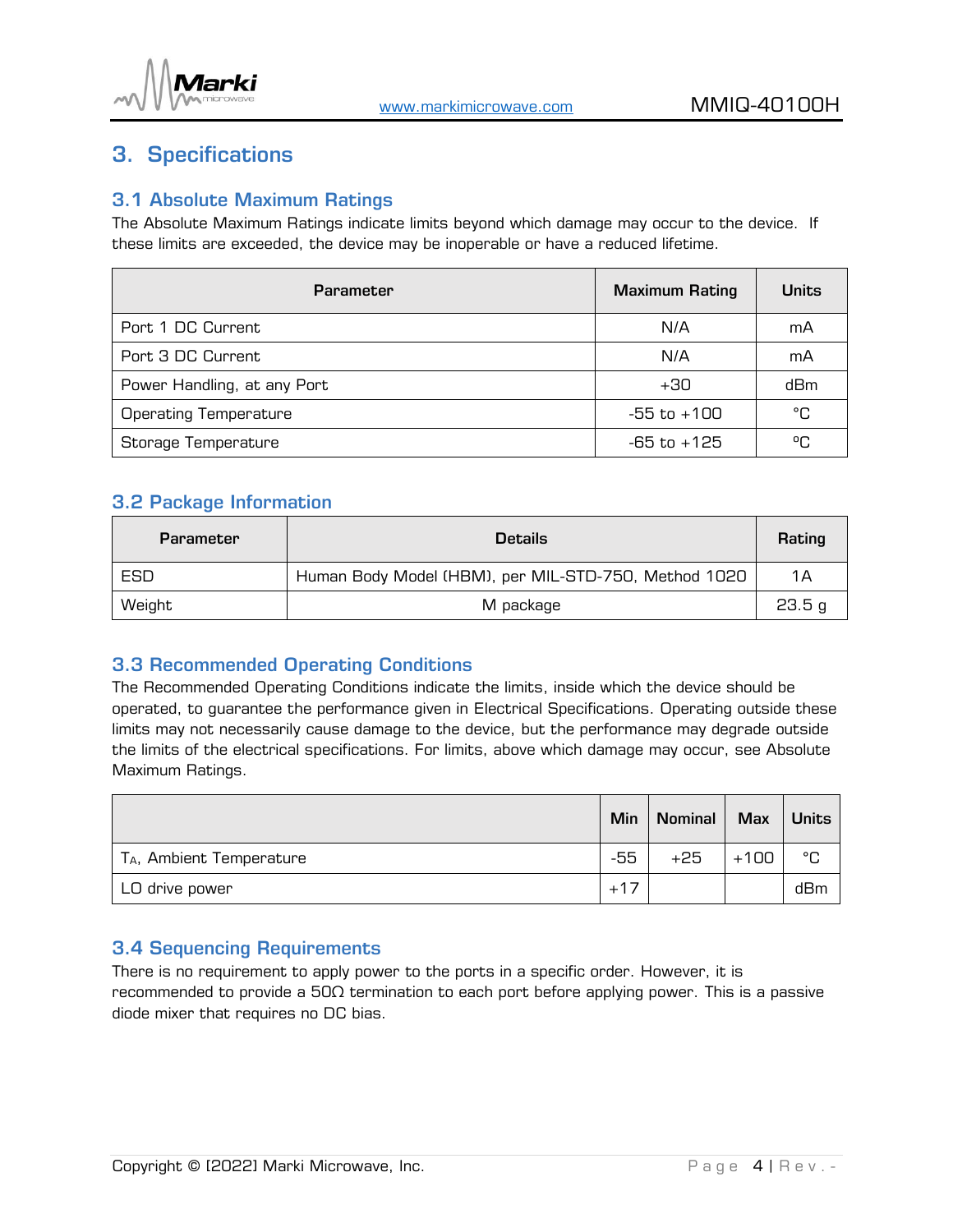

## <span id="page-4-0"></span>3.5 Electrical Specifications

The electrical specifications apply at  $T_{A}$ =+25°C in a 50 $\Omega$  system. Typical data shown is for a down conversion application with a sine wave LO input. $^2$ 

Min and Max limits apply only to our connectorized units and are guaranteed at TA=+25°C. All bare die are 100% DC tested and visually inspected.

| <b>Parameter</b>                                     | <b>Test Conditions</b>                         | Min | <b>Typical</b> | <b>Max</b> | <b>Units</b> |
|------------------------------------------------------|------------------------------------------------|-----|----------------|------------|--------------|
| RF (Port 1) Frequency Range                          |                                                | 40  |                | 100        |              |
| LO (Port 2) Frequency Range                          |                                                | 40  |                | 100        | GHz          |
| I (Port 3) Frequency Range                           |                                                | n   |                | 20         |              |
| Q (Port 4) Frequency Range                           |                                                | O   |                | 20         |              |
| Single Sided Conversion Loss (CL) <sup>3</sup>       | $RF/LO = 40 - 100$ GHz<br>$=$ DC - 0.2 GHz     |     | 12             |            | dВ           |
| Image Reject/Single Sideband<br>Conversion Loss (CL) | $RF/LO = 40 - 100$ GHz<br>$I+Q = DC - 0.2 GHz$ |     | 10             |            |              |
| Noise Figure (NF) <sup>4</sup>                       | $RF/LO = 40 - 100$ GHz<br>$I+Q = DC - 0.2 GHz$ |     | 10             |            | dВ           |
| Image Rejection (IR) <sup>5</sup>                    | $RF/LO = 40 - 100$ GHz<br>$I+Q = DC - 0.2 GHz$ |     | 30             |            | dBc          |

<sup>&</sup>lt;sup>2</sup> LO power used for characterization varies by band. Saturated amplifiers used were AMM-6702, and A-3567

<sup>&</sup>lt;sup>3</sup> Measured as an I/Q down converter (i.e., I and Q powers are not combined)

<sup>&</sup>lt;sup>4</sup> Mixer Noise Figure typically measures within 0.5 dB of conversion loss for IF frequencies greater than 5 MHz.

<sup>&</sup>lt;sup>5</sup> Image Rejection and Single sideband performance plots are defined by the upper sideband (USB) or lower sideband (LSB) with respect to the LO signal. Plots are defined by which sideband is selected by the external IF quadrature hybrid.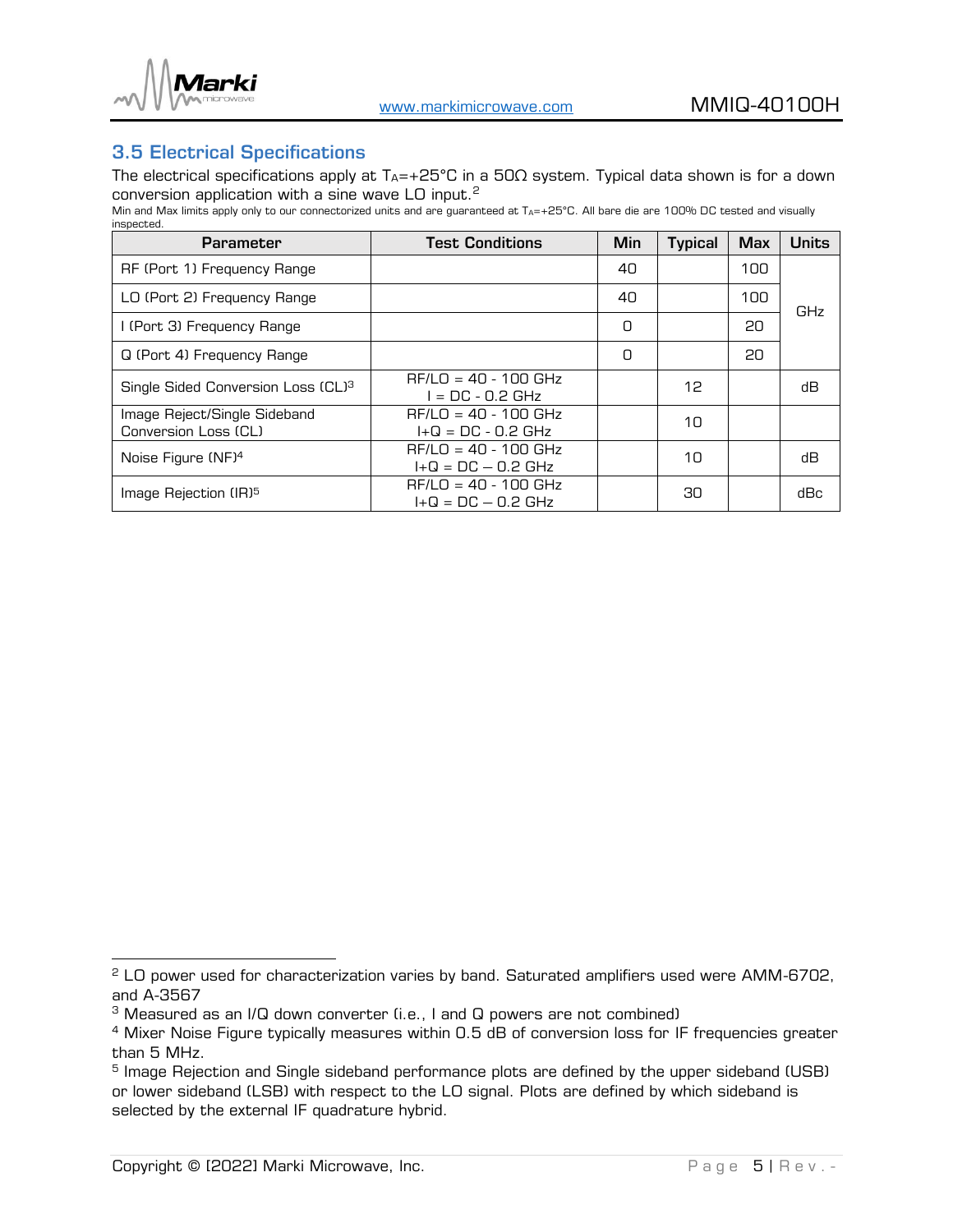

# <span id="page-5-0"></span>3.6 Typical Performance Plots 6



 $^6$  I output means that the IF output signal is measured at the I port of the mixer and the Q port is  $\,$ loaded. Q output means the IF output signal is measured at the Q port of the mixer while the I port is loaded.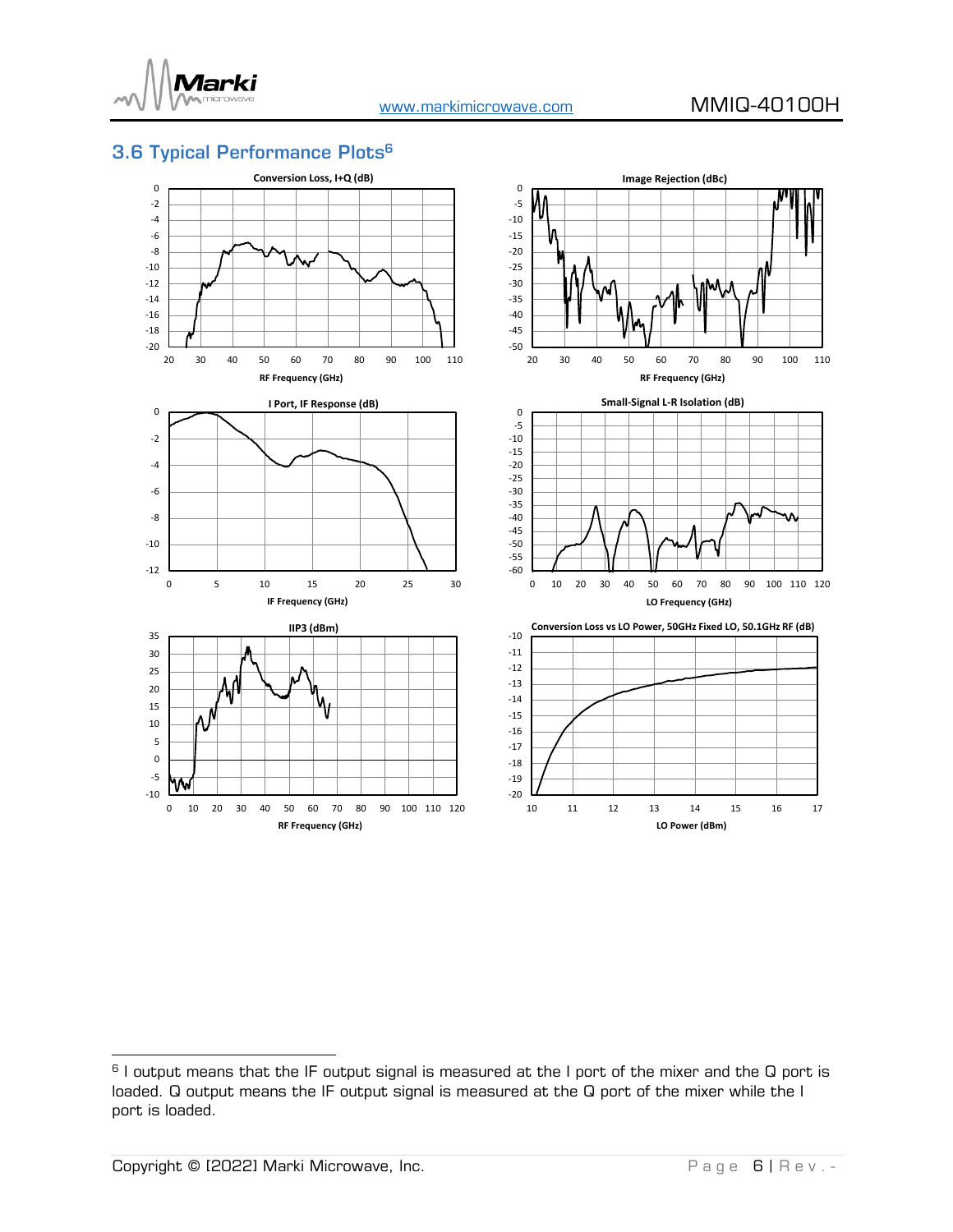

# <span id="page-6-0"></span>4. Application Information



#### <span id="page-6-1"></span>4.1 Detailed Description

MMIQ-40100 belongs to Marki Microwave's MMIQ family of mixers. The MMIQ product line consists of passive GaAs MMIC mixers designed and fabricated with GaAs Schottky diodes. MMIQ mixers offer excellent amplitude and phase balance due to its on-chip LO quadrature hybrid. Up to 30 dB of image rejection (i.e., single sideband suppression) can be obtained by using the MMIQ-40100 as an image rejection or single sideband mixer. The MMIQ-40100H is the sister mixer of the MMIQ-40100L. The MMIQ-40100H requires a higher LO drive to operate the mixer. In exchange, the MMIQ-40100H displays higher linearity (i.e., higher IIP3, P1dB, Spurious Suppression) than the MMIQ-40100L. Marki H and L diodes correspond to different diode forward turn on voltages.

Support for from the Ka through mmWave bands are offered by the ultra-broadband performance of the mixer's RF and LO ports (ports 3 and 1).Traditional use of this mixer to do image reject or single sideband mixing is available with an external IF quadrature hybrid. The MMIQ-40100 is also suitable for use as a Vector Modulator through DC bias of the I and Q ports (ports 3 and 4).

Port 3, the RF port, and port 1, the LO port, supports a 40-100 GHz signal. Ports 4 and 2, the I and Q ports, support a DC-20 GHz signal. A signal may be input into any port of the mixer which supports that signal's frequency. This is the basis of using the mixer as a band shifter.

For a given LO power within the recommended operating range, the RF (in the case of a down conversion) or IF (in the case of an up conversion) input power should be below the input 1 dB compression point to avoid signal distortion. The input 1 dB compression point will vary across the mixer's operating bandwidth and with LO input power. Careful characterization is required for optimal performance for each application. There is no minimum small signal input power required for operation. Excessive RF/IF input power increases non-desired spurious output power and degrades the fundamental conversion loss. Excessive LO input power can also cause this effect. The table below describes how to use an IQ mixer and quad hybrid to select a single sideband.

|                    | <b>Up Conversion</b> |                       |
|--------------------|----------------------|-----------------------|
| <b>Hybrid Port</b> | <b>Mixer Port</b>    | Sideband Selected     |
|                    |                      | Lower Sideband        |
| 90                 | Q                    |                       |
| 90                 |                      | <b>Upper Sideband</b> |
| 0                  |                      |                       |
| Down Conversion    |                      |                       |
| <b>Hybrid Port</b> | <b>Mixer Port</b>    | Sideband Selected     |
|                    |                      | <b>Upper Sideband</b> |
| 90                 | Q                    |                       |
| 90                 |                      | Lower Sideband        |
|                    |                      |                       |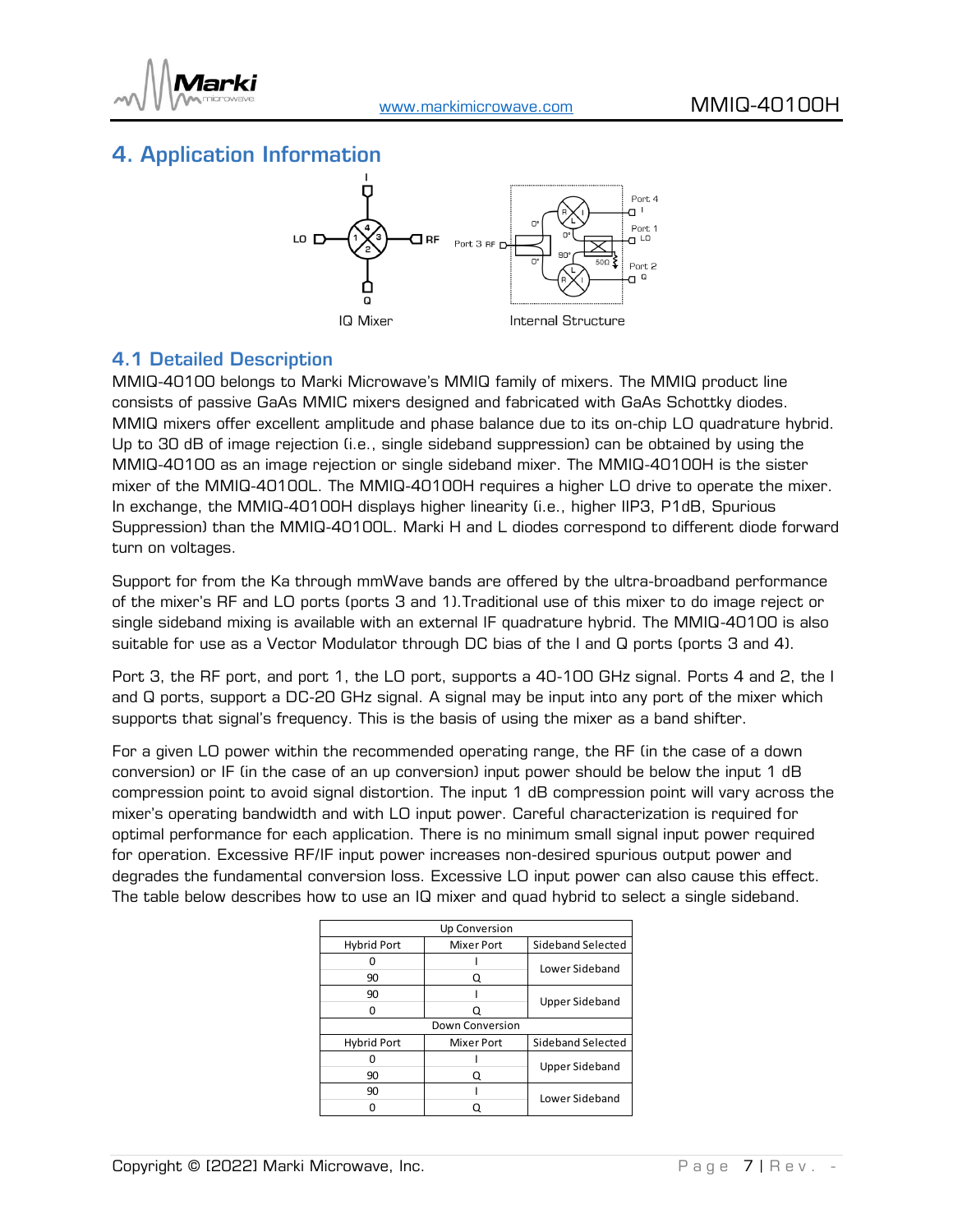

## <span id="page-7-0"></span>4.2 Down-Converter



A down converter is a mixer application which takes a high frequency small signal RF input, and a high frequency large signal LO input and mixes the signals together to produce a low frequency IF output. The fundamental 1RFx1LO outputs present at the IF port are the  $f_{LO-RF}$  and  $f_{LO+RF}$  tones. The desired output in a down conversion is typically the  $f_{\text{LO-RF}}$  term. An image frequency at  $f_{\text{Image}} = f_{2\text{LO-RF}}$  will also down convert to the  $f_{\text{LO-RF}}$  frequency. The above illustration shows the relative location of the image frequency for a highside LO, or the frequency plan for which  $f_{\text{LO}} > f_{\text{RF}}$ .

To use the IQ mixer as a down converter, input a high frequency small signal RF input into port 3, a high frequency large signal LO input into port 1, and pull the low frequency IF output from ports 2 and 4. Ports 2 and 4 will output the IF signals I and Q. I and Q IF outputs will be at the same frequency but 90° out of phase (i.e., I and Q are in quadrature). If only a single IF output is desired, terminate either the I or Q ports with a wideband 50Ω load.

#### 4.2.1 Image Reject Down-Converter



An image reject mixer is a mixer which rejects the down converted image frequency from the IF output. Image reject mixers are constructed using an external quadrature hybrid attached to the I and Q (i.e., IF) output ports. Using the external IF quadrature hybrid, one can select the whether the upper sideband or lower sideband signal is suppressed with respect to the LO signal.

To use the IQ mixer as an image reject mixer, input the high frequency small signal RF into port 3 and a high frequency large signal LO input into port 1. Take the combined I+Q down converted signal through the IF quadrature hybrid. Select the upper sideband (i.e., suppress the lower sideband) by connecting the I port to the O° port of the IF quadrature hybrid and attach the Q port to the 90° port of the IF quadrature hybrid. Select the lower sideband (i.e., suppress the upper sideband) by attaching the I port to the 90° port of the IF quadrature hybrid and attach the Q port to the 0° port of the IF quadrature hybrid.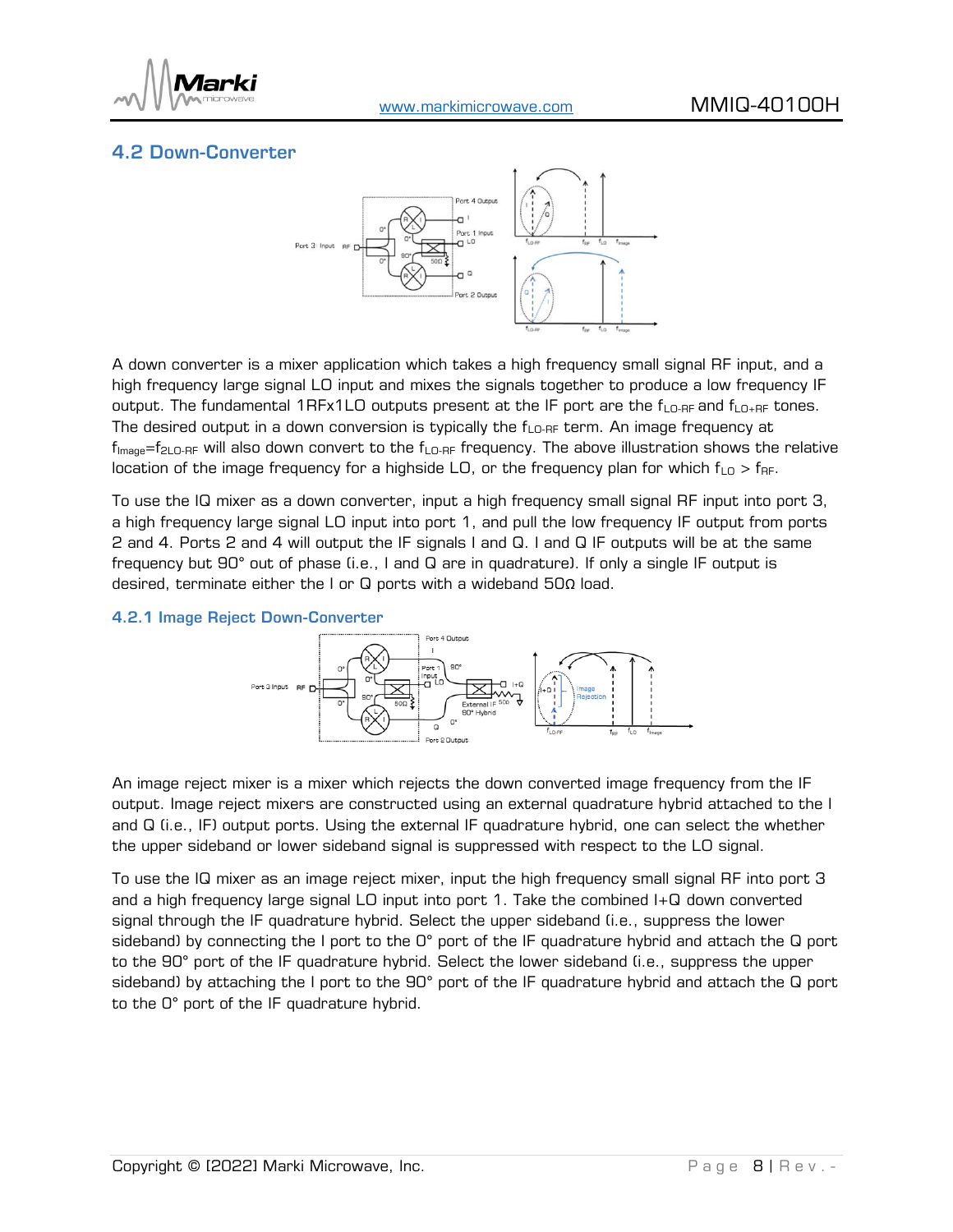

## <span id="page-8-0"></span>4.3 Up-Converter



An up converter is a mixer application which takes a low frequency small signal IF input, and a high frequency large signal LO input and mixes the signal together to produce a high frequency RF output. The fundamental 1IFx1LO outputs present at the RF port are the  $f_{LO-IF}$  and  $f_{LO+RF}$  tones. An up conversion can select either the  $f_{LQ-F}$  or the  $f_{LQ+F}$  tones. The above illustration shows both up converted sidebands with either an I or Q port input signal.

To use the IQ mixer as an up converter, input a low frequency small signal IF input into port 2 or 4, a high frequency large signal LO input into port 1, and pull the high frequency RF output from port 3. Input into the Q port will result in a up converted signal that is 90° out of phase with the up converted I port input signal. If only a single IF input is desired, terminate either the I or Q ports with a wideband 50Ω load.

#### 4.3.1 Single Sideband Up-Converter



A single sideband mixer is a mixer which suppress the up converted image frequency from the RF output. Single sideband mixers are constructed using an external quadrature hybrid attached to the I and Q (i.e., IF) input ports. Using an external IF quadrature hybrid, one can select whether the upper sideband of the lower sideband signal is suppressed with respect to the LO signal.

To use the IQ mixer as a single sideband mixer, input the low frequency small signal I+Q IF signal into the IF quadrature hybrid. The IF quadrature hybrid is attached to the I and Q ports of the IQ mixer. Input the high frequency large signal LO input into port 1 and take the up converted high frequency RF signal from port 3. Select the upper sideband (i.e., suppress the lower sideband) by attaching the I port to the 90° port of the IF quadrature hybrid and attach the Q port to the 0° port of the IF quadrature hybrid. Select the lower sideband (i.e., suppress the upper sideband) by attaching the I port to the 0° port of the IF quadrature hybrid and attach the Q port to the 90° port of the IF quadrature hybrid.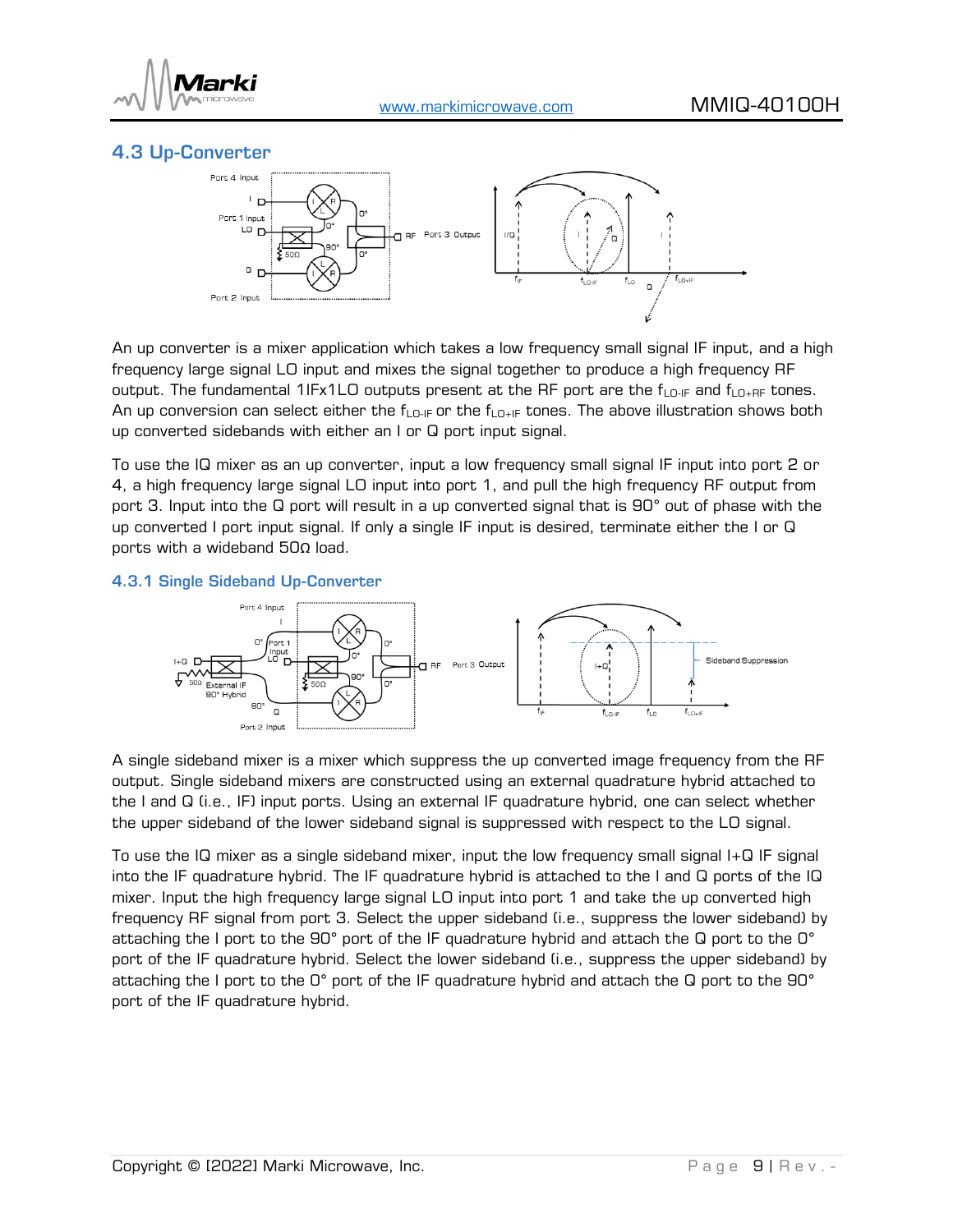

<span id="page-9-0"></span>



A band shifter is an unusual application for a mixer. Band shifters take an IF signal and shift it to a different band, generally to either avoid interference or for rebroadcast at a different frequency. For cases in which the desired band shift cannot be employed by using a standard up or down conversion scheme, an exotic input scheme is required.

A passive diode mixer is reciprocal on all ports. Port 3, the RF port, supports a 40-100GHz signal. Port 1, the LO port, supports a 40-100GHz signal. Ports 2 and 4, the IF ports, support a DC-20GHz signal. 2 signals input into any combination of the 3 ports, RF, LO, or IF, will result in an output signal at the  $3<sup>rd</sup>$  port. In addition, an output signal will be present at both input ports. By using the IF port, as a large signal input port, low frequency LO applications can be supported.

The diagram above shows an IQ mixer being used as a band shifter. Using an IQ mixer as a band shifter allows for sideband suppression. This is identical to using the IQ mixer as a single sideband up converter. However, the large signal input port is now 2+4 versus port 1. Selection of the output tone is done through the orientation of the LO quadrature hybrid.

To use the mixer as a single sideband band shifter, input a low frequency large signal LO into the external LO quadrature hybrid. Input the high frequency small signal IF signal into port 1 and take the high frequency RF output from port 3. Select the upper sideband (i.e., suppress the lower sideband) by connecting the I port to the 90° port of the IF quadrature hybrid and connect the Q port to the 0° port of the LO quadrature hybrid. Select the lower sideband (i.e., suppress the upper sideband) by connecting the I port to the O° port of the LO quadrature hybrid and connect the Q port to the 90° port of the LO quadrature hybrid.

Using this input scheme requires careful accounting of which input signal is injected which port. Injecting a signal into any port which does not support the correct band will lead to a degraded or no output response. Abide by the maximum DC current input into the I and Q ports of the mixer or otherwise irreversible damage to the mixer will occur.

The limiting factor in use of the mixer as an image reject band shifter is in the bandwidth of the external LO quadrature hybrid and bandwidth of the I and Q ports.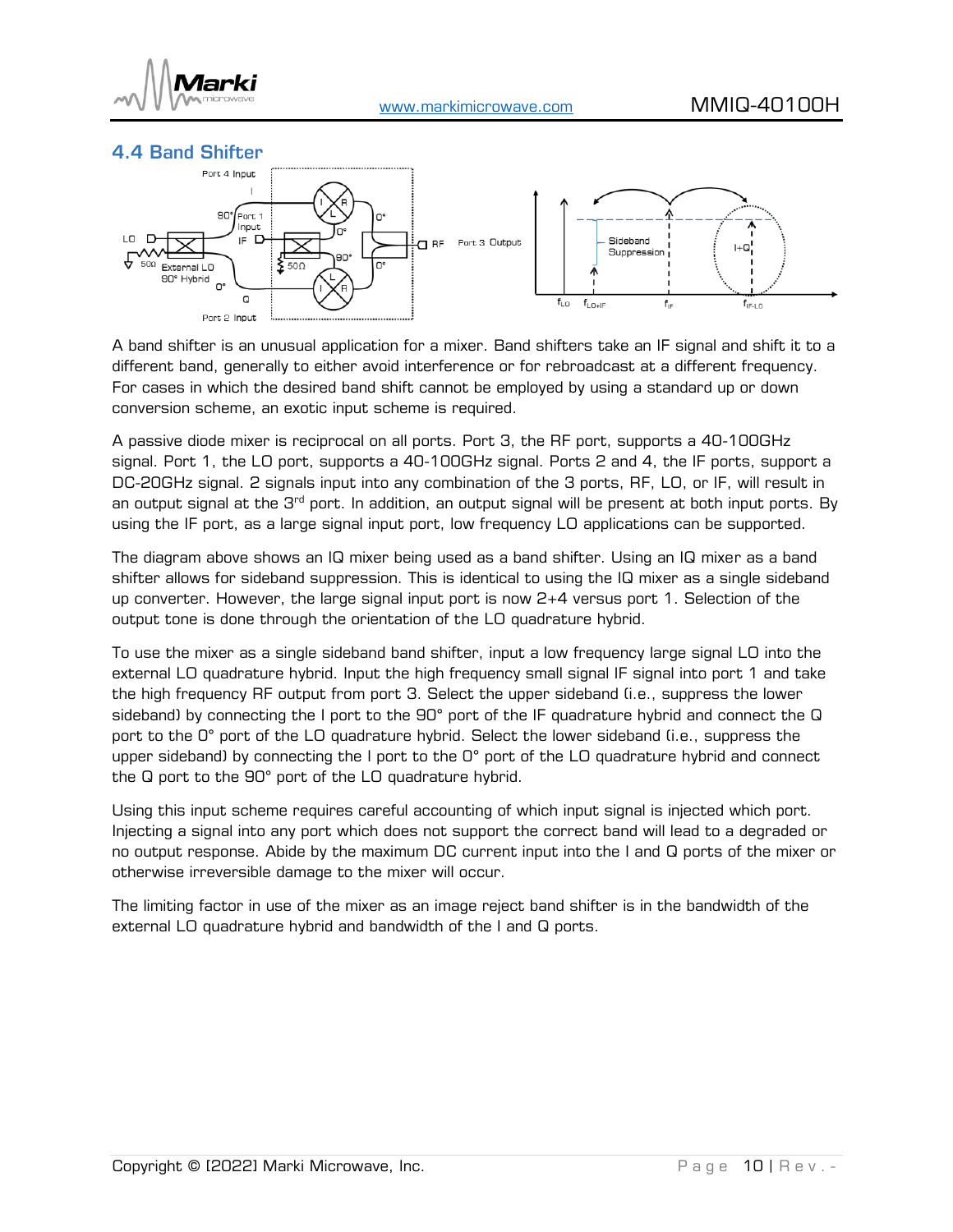

## <span id="page-10-0"></span>4.5 Vector Modulator



A vector modulator is a device that can modulate an input signal's amplitude and phase. Similar to using a double balanced mixer as a phase modulator or phase shifter, an IQ mixer can be used as a vector modulator. An IQ mixer can be used as a vector modulator by inputting DC current into both the I and Q ports.

Injecting DC current into both the I and Q ports forward biases both mixer cores and causes them to be shorted. This connects the RF and LO baluns allowing the input signal to pass from balun to balun without a frequency conversion. Modulating the DC current into either or both I and Q mixers causes both the phase and amplitude to modulate based on the polarity of the input current and the magnitude of the input current. Modulating only the I or Q mixers causes the device to behave as a biphase modulator (i.e., the device can only swing the phase from +90° to -90°).

To use the IQ mixer as a vector modulator, supply a DC current sufficient to turn on the mixer through both the I and Q ports. Current limiting the DC source to the maximum DC current value found in section [3.1 Absolute Maximum Ratings](#page-3-1) is recommended to prevent irreversible damage to the vector modulator. The typical DC current required to turn on the vector modulator is <30 mA.

It is recommended to sequence the vector modulator by slowly increasing the DC bias until the vector modulator is operating at the user desired condition.

Near the band edges of the vector modulator, more current than is typical for mid-band operation may be necessary to achieve the same amplitude and phase shift. This is due to the on chip LO quadrature hybrid operating near its band edge.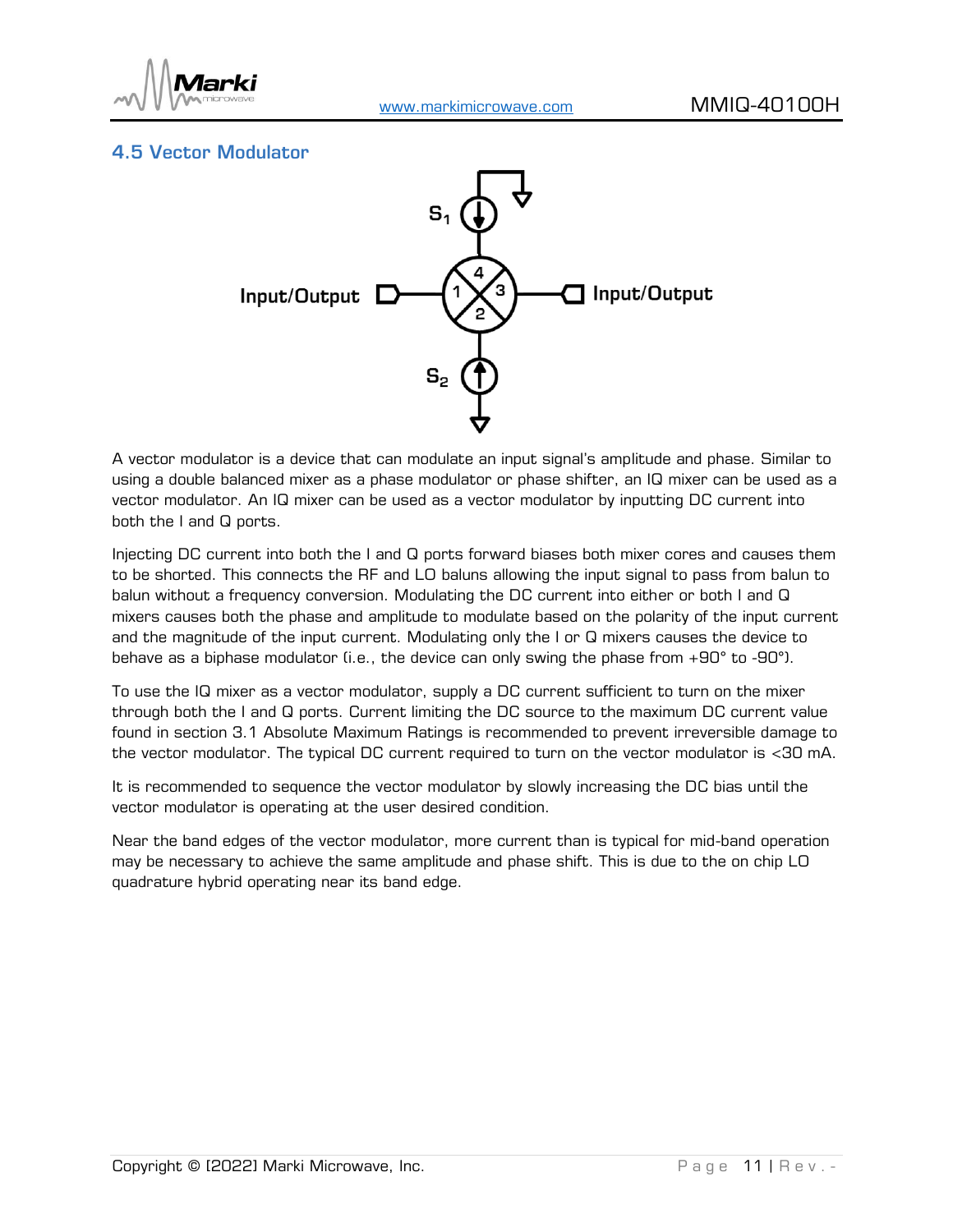

# <span id="page-11-0"></span>5. Die Mounting Recommendations

#### <span id="page-11-1"></span>5.1 Mounting and Bonding Recommendations

Marki MMICs should be attached directly to a ground plane with conductive epoxy. The ground plane electrical impedance should be as low as practically possible. This will prevent resonances and permit the best possible electrical performance. Datasheet performance is only guaranteed in an environment with a low electrical impedance ground.

#### **Mounting**

To epoxy the chip, apply a minimum amount of conductive epoxy to the mounting surface so that a thin epoxy fillet is observed around the perimeter of the chip. Cure epoxy according to manufacturer instructions.

#### Wire Bonding

Ball or wedge bond with 0.025 mm (1 mil) diameter pure gold wire. Thermosonic wirebonding with a nominal stage temperature of 150 °C and a ball bonding force of 40 to 50 grams or wedge bonding force of 18 to 22 grams is recommended. Use the minimum level of ultrasonic energy to achieve reliable wirebonds. Wirebonds should be started on the chip and terminated on the package or substrate. All bonds should be as short as possible <0.31 mm (12 mils).

#### Circuit Considerations

50 Ω transmission lines should be used for all high frequency connections in and out of the chip. Wirebonds should be kept as short as possible, with multiple wirebonds recommended for higher frequency connections to reduce parasitic inductance. In circumstances where the chip is more than .001" thinner than the substrate, a heat spreading spacer tab is optional to further reduce bondwire length and parasitic inductance.

#### <span id="page-11-2"></span>5.2 Handling Precautions

#### General Handling

Chips should be handled with care using tweezers or a vacuum collet. Users should take precautions to protect chips from direct human contact that can deposit contaminants, like perspiration and skin oils on any of the chip's surfaces.

#### Static Sensitivity

GaAs MMIC devices are sensitive to ESD and should be handled, assembled, tested, and transported only in static protected environments.

#### Cleaning and Storage

Do not attempt to clean the chip with a liquid cleaning system or expose the bare chips to liquid. Once the ESD sensitive bags the chips are stored in are opened, chips should be stored in a dry nitrogen atmosphere.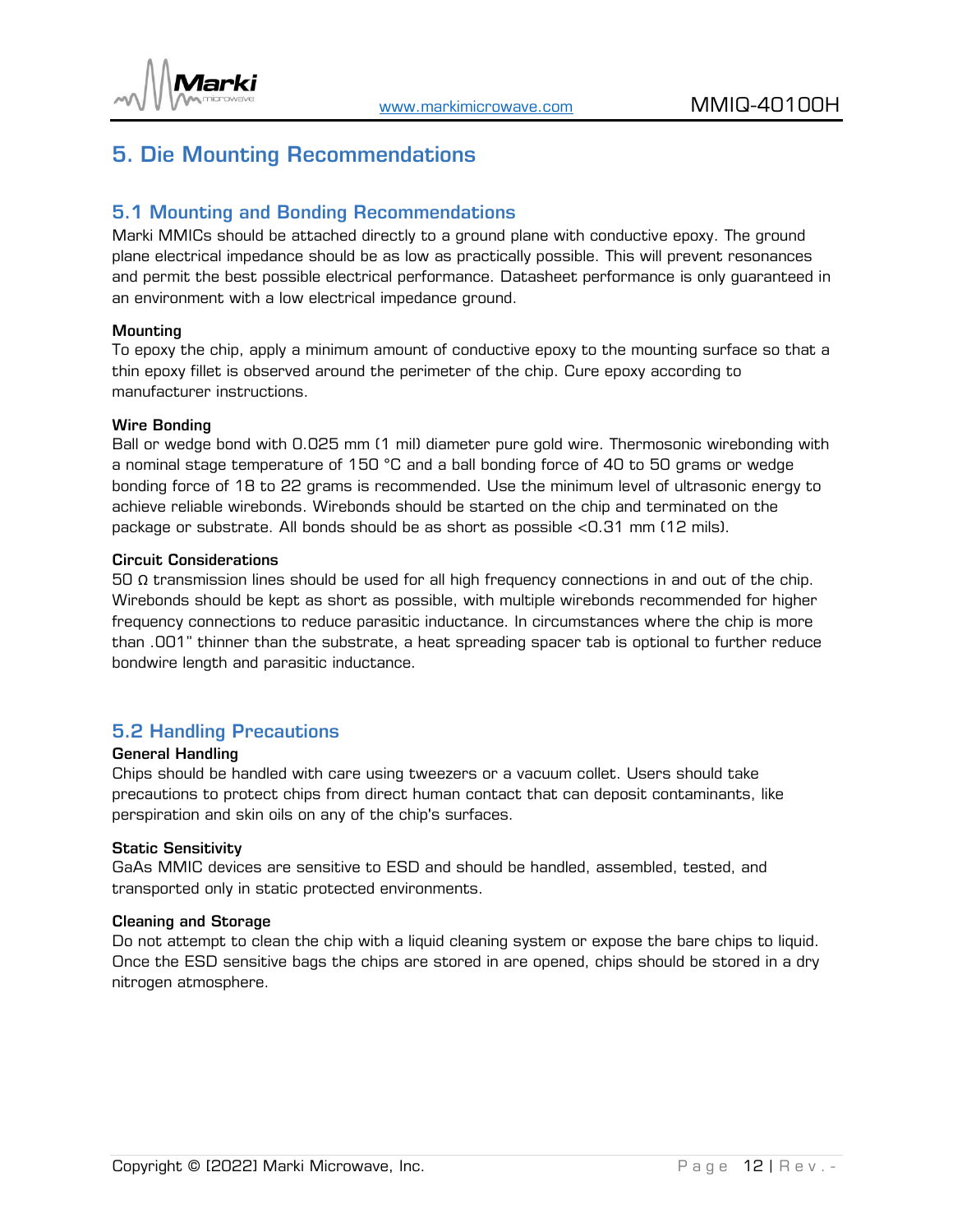

## <span id="page-12-0"></span>5.3 Bonding Diagram